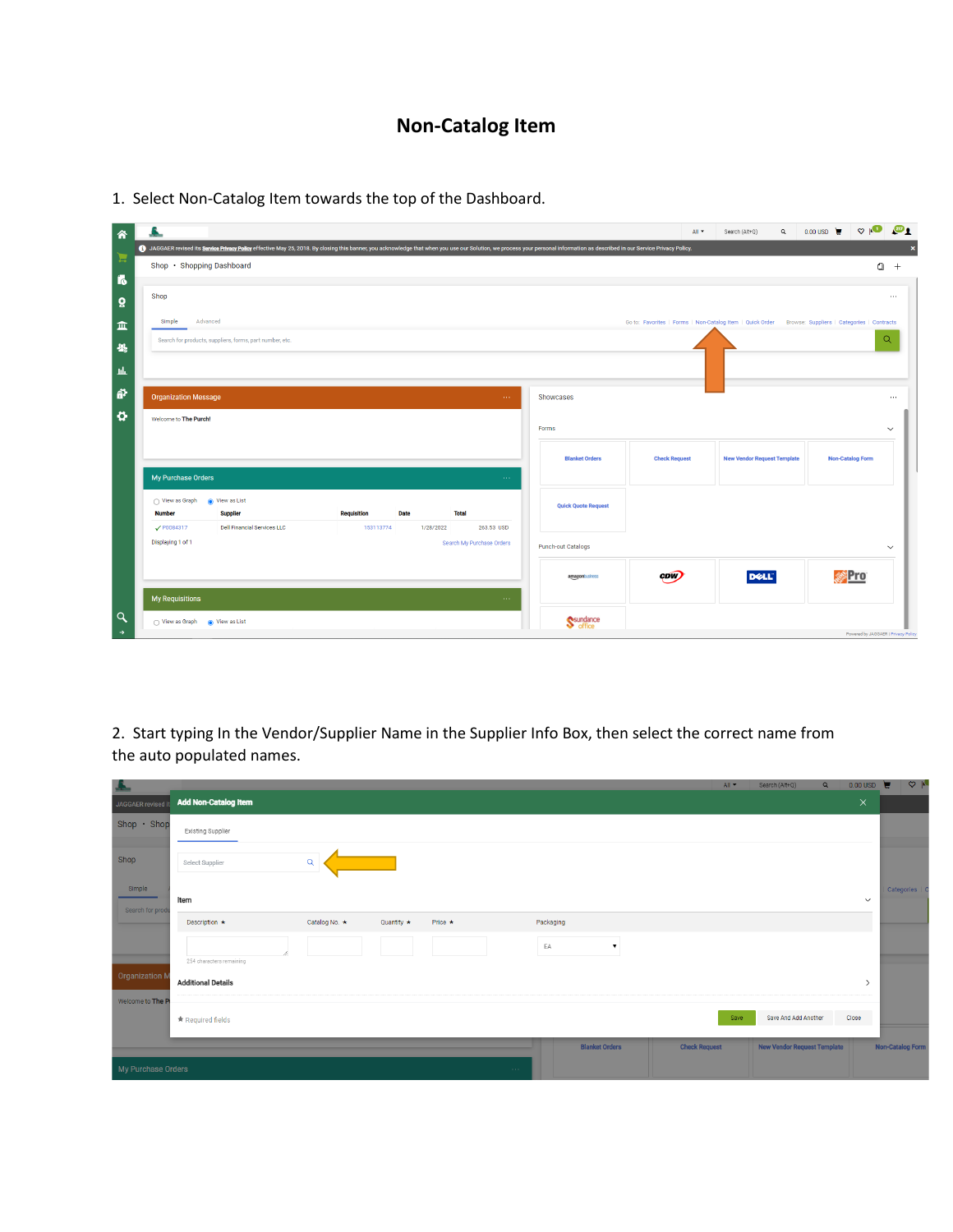3. Select the correct address if multiple address are shown.

\*\*If there are not multiple address shown, then we only have one address type on file for them.

| <b>Add Non-Catalog Item</b>                                             | $\times$                                     |
|-------------------------------------------------------------------------|----------------------------------------------|
| Existing Supplier                                                       |                                              |
| $\times$ Q<br>Sherwin Williams Paint $\times$<br>Sherwin Williams Paint |                                              |
| <b>Fulfillment Address</b><br>$\checkmark$                              | <b>Distribution Methods</b><br>$\rightarrow$ |
| O PT Pay To 2 9 - 1710 Park Hill Rd, Tahlequah, OK 74464-5600           |                                              |
| ◯ BUSIness Unit 1 - 1710 Park Hill Rd, Tahlequah, OK 74464-5600         |                                              |
| O Pp Purchase Order 1 - 1710 Park Hill Rd, Tahlequah, OK 74464-5600     |                                              |
| O FT Pay To 1 - 1710 Park Hill Rd, Tahlequah, OK 74464-5600             |                                              |
| Item                                                                    | $\checkmark$                                 |
| Catalog No. *<br>Description *<br>Quantity $\star$<br>Price $\star$     | Packaging                                    |
| 254 characters remaining                                                | EA<br>$\blacktriangledown$                   |
| <b>Additional Details</b>                                               | $\rightarrow$                                |
| $\star$ Required fields                                                 | Save And Add Another<br>Close<br>Save        |

4. Enter the description, the catalog number (if none, just enter N/A), the quantity, price, and packaging type (optional).

5. If entering multiple line items, click "Save And Add Another" then repeat step #4.

| 6. If no other line items need to be entered, click "Save"                                                   |               |                             |      |                      |               |
|--------------------------------------------------------------------------------------------------------------|---------------|-----------------------------|------|----------------------|---------------|
| <b>Add Non-Catalog Item</b>                                                                                  |               |                             |      |                      | $\times$      |
| <b>Existing Supplier</b>                                                                                     |               |                             |      |                      |               |
| Sherwin Williams Paint $\times$<br>$\times$ Q<br>Sherwin Williams Paint                                      |               |                             |      |                      |               |
| <b>Fulfillment Address</b>                                                                                   | $\checkmark$  | <b>Distribution Methods</b> |      |                      | $\rightarrow$ |
| O PT Pay To 2 Q - 1710 Park Hill Rd, Tahlequah, OK 74464-5600                                                |               |                             |      |                      |               |
| ◯ BU Business Unit 1 - 1710 Park Hill Rd, Tahlequah, OK 74464-5600                                           |               |                             |      |                      |               |
| O PO Purchase Order 1 - 1710 Park Hill Rd, Tahlequah, OK 74464-5600                                          |               |                             |      |                      |               |
| O PT Pay To 1 - 1710 Park Hill Rd, Tahlequah, OK 74464-5600                                                  |               |                             |      |                      |               |
| Item                                                                                                         |               |                             |      |                      | $\checkmark$  |
| Catalog No. *<br>Description<br>Quantity $\star$                                                             | Price $\star$ | Packaging                   |      |                      |               |
| Sherwin Williams Emerald<br>12032021<br>15<br>Indoor Paint -Sandstone - Gal<br><b>9</b> characters remaining | 75.00         | EA                          |      |                      |               |
| <b>Additional Details</b>                                                                                    |               |                             |      |                      | $\rightarrow$ |
| ★ Required fields                                                                                            |               |                             | Save | Save And Add Another | Close         |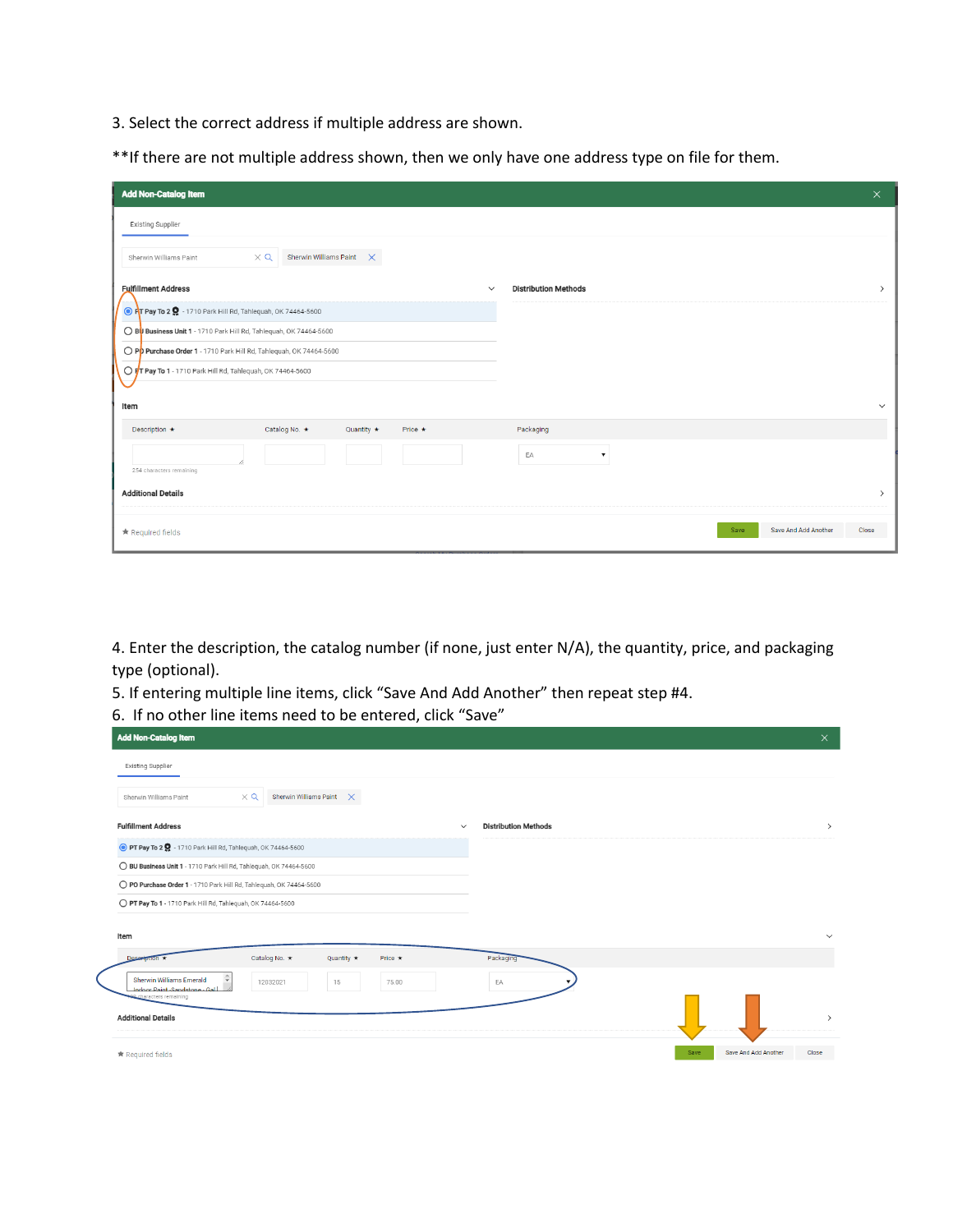7. This will bring you back to the main dashboard. Click on the shopping cart at the top right of screen.

|    |        | ■ SUNNOTIS/SUNNOTI/ dpp/s/ (WARD) / (Inoppring presinced upser pretains) (Insting= Textboopprofit)                                                                                                                             |       |                                                                                                      |          |                     |                |          | $-0$ (see ) |
|----|--------|--------------------------------------------------------------------------------------------------------------------------------------------------------------------------------------------------------------------------------|-------|------------------------------------------------------------------------------------------------------|----------|---------------------|----------------|----------|-------------|
| 谷  |        |                                                                                                                                                                                                                                | All * | Search (Alt+Q)                                                                                       | $\alpha$ | 1,125.00 USD $\Box$ | $\circ$ $\sim$ |          | ு           |
|    |        | 4) JAGGAER revised its Service Privacy Policy effective May 25, 2018. By closing this banner, you acknowledge that when you use our Solution, we process your personal information as described in our Service Privacy Policy. |       |                                                                                                      |          |                     |                |          |             |
|    |        | Shop · Shopping Dashboard                                                                                                                                                                                                      |       |                                                                                                      |          |                     |                | n.       |             |
| 16 |        |                                                                                                                                                                                                                                |       |                                                                                                      |          |                     |                |          |             |
| ្ល | Shop   |                                                                                                                                                                                                                                |       |                                                                                                      |          |                     |                |          | $\cdots$    |
| 血  | Simple | Advanced                                                                                                                                                                                                                       |       | Go to: Favorites   Forms   Non-Catalog Item   Quick Order Browse: Suppliers   Categories   Contracts |          |                     |                |          |             |
| 怨  |        | Search for products, suppliers, forms, part number, etc.                                                                                                                                                                       |       |                                                                                                      |          |                     |                | $\alpha$ |             |
| ЧW |        |                                                                                                                                                                                                                                |       |                                                                                                      |          |                     |                |          |             |

# 8. Click "Checkout"

|  | <b>Sherwin Williams Emerald Indoor </b> |   | View My Cart    |  |
|--|-----------------------------------------|---|-----------------|--|
|  | Quantity: 15<br>Price: 1,125.00 USD     | w | <b>Checkout</b> |  |
|  |                                         |   | 1,125.00 USD    |  |

9. Click on the pencil icon to edit the shipping address.

|                         |                         |                    |                                         |                              | 4) JAGGAER revised its Service Privacy Policy effective May 25, 2018. By closing this banner, you acknowledge that when you use our Solution, we process your personal information as described in our Service Privacy Policy. |                              |                                                                     |               |
|-------------------------|-------------------------|--------------------|-----------------------------------------|------------------------------|--------------------------------------------------------------------------------------------------------------------------------------------------------------------------------------------------------------------------------|------------------------------|---------------------------------------------------------------------|---------------|
| Requisition · 3403003 · |                         |                    |                                         |                              |                                                                                                                                                                                                                                | $=$                          | 曲<br>⋒<br>Logout<br>Assign Cart<br>$^{\circ}$                       | Place Order   |
| PO Preview<br>Summary   | Comments<br>Attachments | History            |                                         |                              |                                                                                                                                                                                                                                |                              |                                                                     |               |
| General                 |                         | v<br>$\sim$ $\sim$ | Shipping                                | $\sim$ 1.1                   | <b>Billing</b>                                                                                                                                                                                                                 | $\blacktriangleright$ $\vee$ | <b>Draft</b>                                                        |               |
| Cart Name               | 2021-11-17 N00114190 02 |                    | Ship To                                 |                              | <b>Bill To</b>                                                                                                                                                                                                                 |                              | Correct these issues.<br>You are unable to proceed until addressed. | $\checkmark$  |
| Description             | no value                |                    | Shipping and Receiving<br>Attn:         |                              | <b>Tahlquah Administration</b><br>Attn: AP                                                                                                                                                                                     |                              | Required: Fund                                                      |               |
| Priority                | Normal                  |                    | 148 Short Street<br>Tahleguah, OK 74464 |                              | 601 N Grand Ave<br>Tahleguah, OK 74464                                                                                                                                                                                         |                              | Required: Organization<br><b>Required: Account</b>                  |               |
| Prepared by             | Alissa Williams         |                    | <b>United States</b>                    |                              | <b>United States</b>                                                                                                                                                                                                           |                              | Required: Program                                                   |               |
| Prepared for            | Alissa Williams         |                    |                                         |                              |                                                                                                                                                                                                                                |                              | Total (1,181.49 USD)                                                | $\checkmark$  |
| Blanket Order?          | $\times$                |                    | <b>Delivery Options</b>                 |                              | <b>Credit Card Info</b>                                                                                                                                                                                                        |                              | Subtotal                                                            | 1,181.49      |
| Standing Order?         | no value                |                    | Expedite                                | $\times$                     | No credit card has been assigned.                                                                                                                                                                                              |                              |                                                                     |               |
|                         |                         |                    | Ship Via                                | <b>Best Carrier-Best Way</b> | <b>Billing Options</b>                                                                                                                                                                                                         |                              |                                                                     | 1,181.49      |
|                         |                         |                    | <b>Requested Delivery Date</b>          | no value                     | no value<br><b>Accounting Date</b>                                                                                                                                                                                             |                              | What's next for my order?                                           | $\rightarrow$ |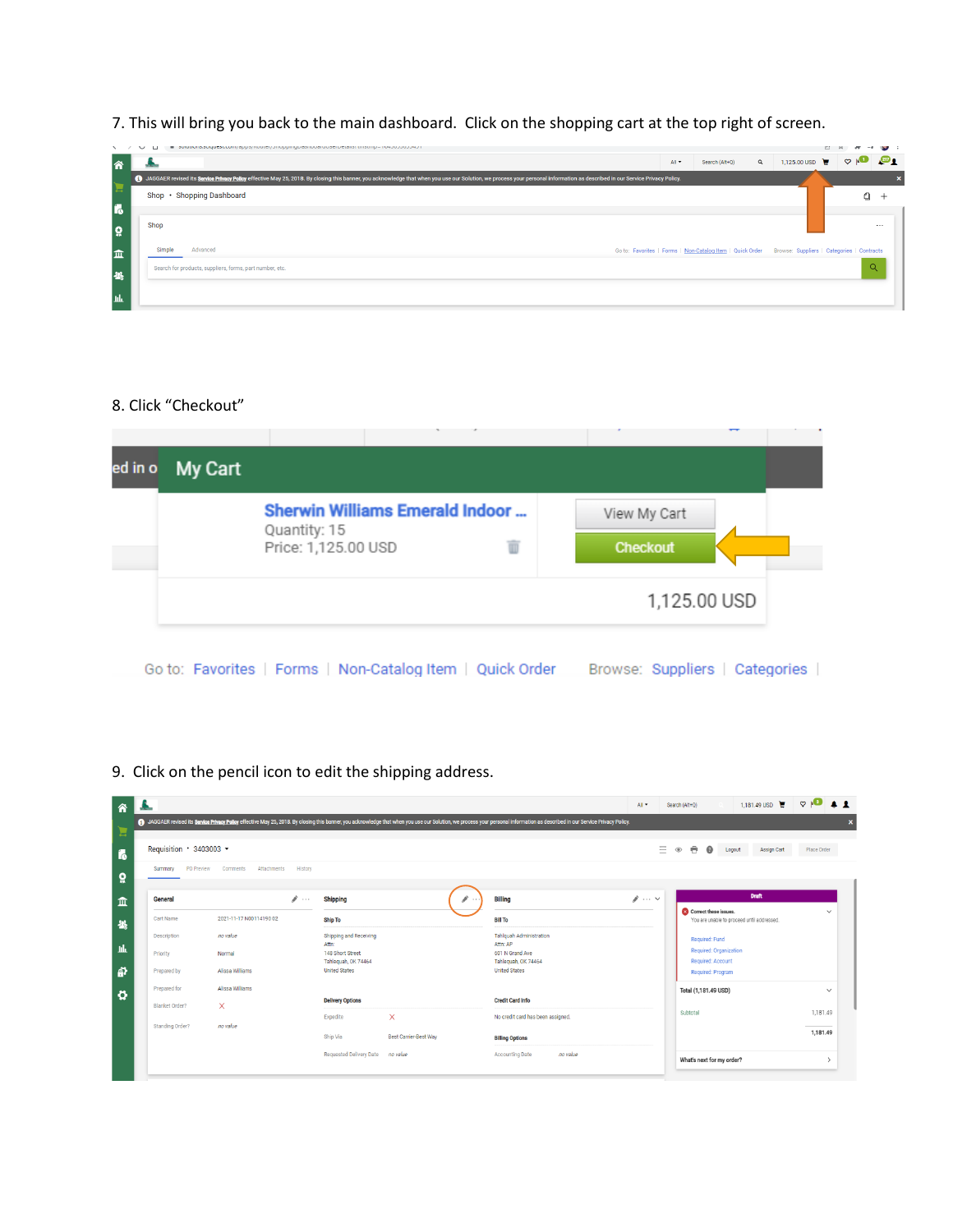10. Select the shipping address and enter your name and/or department in the Attn field.

11. Click Save.

| <b>Edit Shipping</b>     |                                                                                                    |                                               |      | $\times$ |
|--------------------------|----------------------------------------------------------------------------------------------------|-----------------------------------------------|------|----------|
| ★<br>Ship To             |                                                                                                    |                                               |      |          |
| <b>Q CURRENT ADDRESS</b> |                                                                                                    |                                               |      | D        |
| Contact Line 1<br>Attn:  | Shipping and Receiving<br>п<br>Alissa Williams/Purchasir                                           | Add to my addresses                           |      |          |
| Address Line 1           | 148 Short Street                                                                                   |                                               |      |          |
| City<br>State            | Tahlequah<br>OK                                                                                    |                                               |      |          |
| Zip Code                 | 74464                                                                                              |                                               |      |          |
| Country                  | United States                                                                                      |                                               |      |          |
|                          | O Shipping - Shipping and Receiving, [Attn:], 148 Short Street, Tahlequah, OK 74464, United States |                                               |      | $\star$  |
| Search additional        | Results Per Page<br>$\alpha$<br>$10$ $\blacktriangledown$                                          |                                               |      |          |
| <b>Delivery Options</b>  |                                                                                                    |                                               |      |          |
| Expedite                 | П                                                                                                  |                                               |      |          |
| Ship Via                 |                                                                                                    | Best Carrier-Best Way<br>$\blacktriangledown$ |      |          |
| Requested Delivery Date  | mm/dd/yyyy                                                                                         | 蘁                                             |      |          |
| ★ Required fields        |                                                                                                    |                                               | Save | Close    |

# 12. Click in the pencil icon in the Accounting Code section to enter FOAP information.

| <b>Accounting Codes</b>               |                               |                               |                                       |          |          | $\mathcal{L}$<br>$\checkmark$<br>$\cdots$ |
|---------------------------------------|-------------------------------|-------------------------------|---------------------------------------|----------|----------|-------------------------------------------|
| Fund                                  | Organization                  | Account                       | Program                               |          | Activity |                                           |
| no value<br><b>O</b> Required         | no value<br><b>O</b> Required | no value<br><b>O</b> Required | no value<br><b>O</b> Required         |          | no value |                                           |
| <b>Internal Notes and Attachments</b> |                               | $\mathcal{L}$<br>$\cdots$     | <b>External Notes and Attachments</b> |          |          | $\cdots$ $\vee$                           |
| <b>Internal Note</b>                  | no value                      |                               | Note to all Suppliers                 | no value |          |                                           |
| Internal Attachments                  | Add                           |                               | Attachments for all suppliers         | Add      |          |                                           |
|                                       |                               |                               |                                       |          |          |                                           |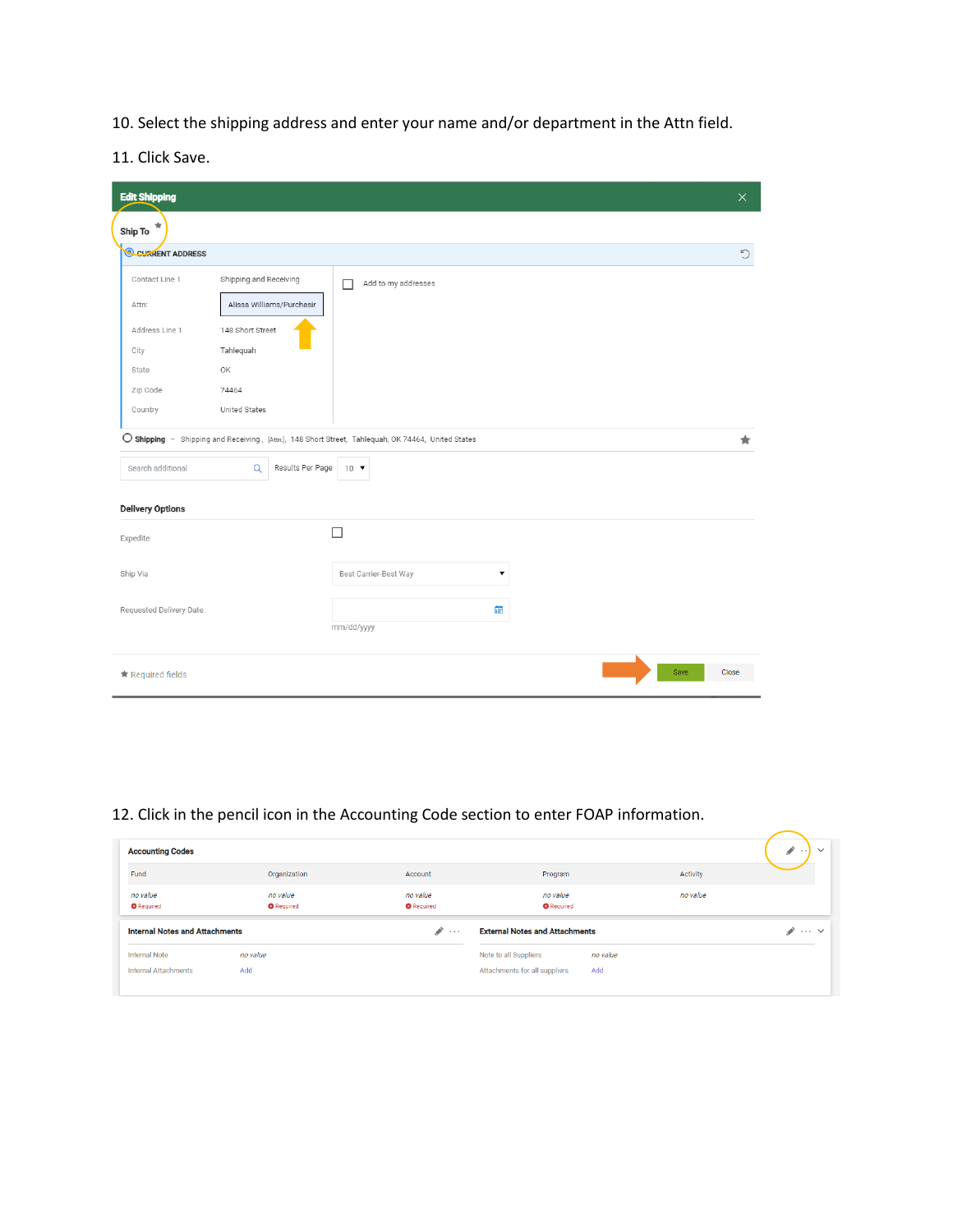13. Type in the Fund, Org, Account, and Program Codes

14. Click Save

(\*If one or more items have a different account code or need to be coded to a different FOAP, go to next step.)

| <b>Edit Accounting Codes</b>  |                               |                                         |                                         |                    |          |      | $\times$ |
|-------------------------------|-------------------------------|-----------------------------------------|-----------------------------------------|--------------------|----------|------|----------|
| <b>Accounting Codes</b>       |                               |                                         |                                         |                    |          |      |          |
| Fund <sup>*</sup>             | Organization <sup>*</sup>     | Account *                               | Program <sup>*</sup>                    | Activity           |          |      |          |
| 10001                         | $\alpha$<br>Search<br>equired | $\alpha$<br>Search<br><b>O</b> Required | $\alpha$<br>Search<br><b>O</b> Required | $\alpha$<br>Search | $\alpha$ |      |          |
| 10001 - Education and General |                               |                                         |                                         |                    |          |      | ÷        |
| * Required fields             |                               |                                         |                                         |                    |          | Save | Close    |

15. If another line item has a different FOAP or Account Code, Click the \*\*\* on the right side of the line item you are needing to change the FOAP or Account Code.

| PO Preview<br>Summary | Comments<br>Attachments History                               |                 |                          |                      |                                             |            |               |                           |  |
|-----------------------|---------------------------------------------------------------|-----------------|--------------------------|----------------------|---------------------------------------------|------------|---------------|---------------------------|--|
| Contract              | no value                                                      | PO Number       | To Be Assigned           |                      |                                             |            |               |                           |  |
|                       |                                                               |                 |                          |                      |                                             |            |               | <b>Draft</b>              |  |
| Account Code          | no value                                                      | Pricing Code    | no value                 |                      |                                             |            |               | Total (1,181.49 USD)      |  |
| Quote number          | no value                                                      |                 |                          |                      |                                             |            |               | Subtotal                  |  |
| Item                  |                                                               | Catalog No.     | Size/Packaging           | Unit Price           | Quantity                                    | Ext. Price |               |                           |  |
|                       |                                                               |                 |                          |                      |                                             |            |               |                           |  |
|                       | 1 Emerald Interior Latex Semi-Gloss Paint - Pavilion Beige    | 12032021        | 1gal 1/EA                | 72.49                | Qty: 15 EA                                  | 1,087.35   | 4.4.6         | What's next for my order? |  |
| $\land$ ITEM DETAILS  |                                                               |                 |                          |                      |                                             |            | $\mathcal{S}$ |                           |  |
| Manufacturer Name     | Emerald Interior Acrylic Latex Paint                          | Contract:       | no value                 | Internal Note        | no value                                    |            |               |                           |  |
| Manufacturer Part No  | K38W00351                                                     | Taxable         | ×                        | Internal Attachments | Add                                         |            |               |                           |  |
| more info             |                                                               | Capital Expense | $\times$                 | External Note        | no value<br>Attachments for supplier<br>Add |            |               |                           |  |
|                       |                                                               | Commodity Code  | no value                 |                      |                                             |            |               |                           |  |
|                       | 2 Sherwin Williams Professional Roller Cover Value Pack (6PK) | 1803352         | EA                       | 15.69                | 3 EA                                        | ● 47.07    |               |                           |  |
| $\land$ ITEM DETAILS  |                                                               |                 |                          |                      |                                             |            | v             |                           |  |
| Contract:             | no value                                                      |                 | Internal Note            | no value             |                                             |            |               |                           |  |
| Taxable               | $\times$                                                      |                 | Internal Attachments     | Add                  |                                             |            |               |                           |  |
| Capital Expense       | $\times$                                                      |                 | External Note            | no value             |                                             |            |               |                           |  |
|                       |                                                               |                 | Attachments for supplier | Add                  |                                             |            |               |                           |  |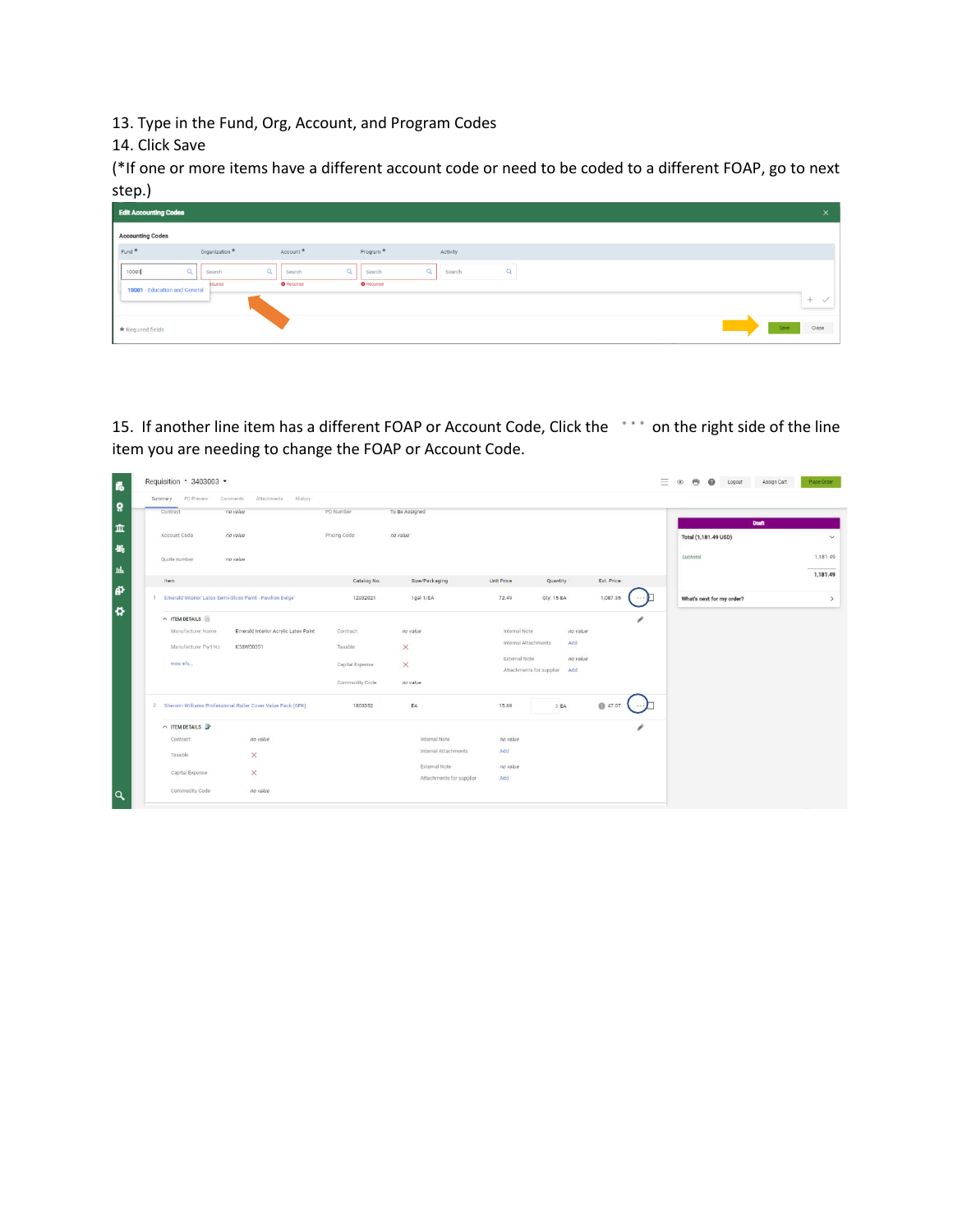# Override Supplier Ship To **Delivery Options** t. Price **Bill To** ,087.35 **Credit Card Info Accounting Codes** Remove **Add to Favorites** Move to Another Cart  $\,$ Add to Draft Cart or Pending PR/PO  $\,>$ Add to PO Revision  $\cdots \Box$  $|47.07$ Line Item Actions (Sherwin Williams Professional Roller Cover Value Pack (6PK))

### 17. Enter the correct codes that need to be changed

#### 18. Click Save

| Override Line 2: Accounting Codes |                           |                      |                                     |          |  | $\curvearrowright$     |
|-----------------------------------|---------------------------|----------------------|-------------------------------------|----------|--|------------------------|
| Fund *                            | Organization <sup>*</sup> | Account <sup>*</sup> | Program <sup>*</sup>                | Activity |  |                        |
| 10001                             | Q<br>T60014               | $\alpha$<br>533210   | Q<br>166200                         | Q Search |  |                        |
| N                                 |                           |                      | 533210 - Maint Bldg and Grounds NSU |          |  |                        |
|                                   |                           |                      |                                     |          |  | $^{+}$<br>$\checkmark$ |
| * Required fields                 |                           |                      |                                     |          |  | Close<br>Save          |

### 16. Click "Accounting Codes"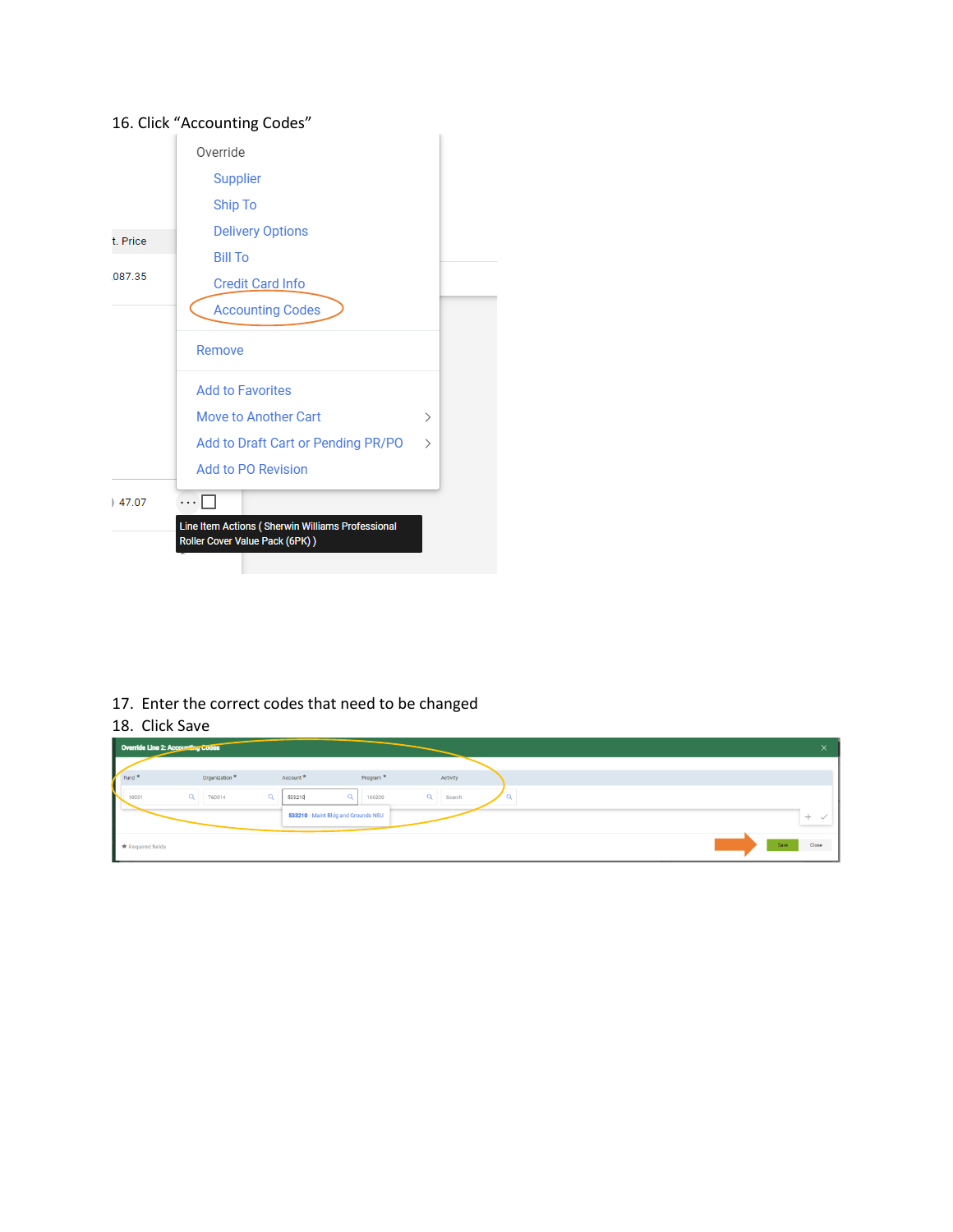| Requisition 3403003 -                 |                                               |                                                      |                                       |                                             | Ξ                    | 豊<br>$\bullet$<br>$^{\circ}$<br>Logout | <b>Assign Cart</b><br>Place Order |
|---------------------------------------|-----------------------------------------------|------------------------------------------------------|---------------------------------------|---------------------------------------------|----------------------|----------------------------------------|-----------------------------------|
| Summary                               | PO Preview Comments<br>Attachments<br>History |                                                      |                                       |                                             |                      |                                        |                                   |
| General                               | $\sim$                                        | <b>Shipping</b>                                      | $\mathscr{F}$                         | <b>Billing</b>                              | $\mathscr{N}$ $\vee$ | <b>Draft</b>                           |                                   |
| Cart Name                             | 2021-11-17 N00114190 02                       | <b>Ship To</b>                                       |                                       | <b>Bill To</b>                              |                      | Total (1,181.49 USD)                   |                                   |
| Description                           | no value                                      | Shipping and Receiving                               |                                       | <b>Tahlquah Administration</b>              |                      | Subtotal                               | 1,181.49                          |
| Priority                              | Normal                                        | Attn: Alissa Williams/Purchasing<br>148 Short Street |                                       | Attn: AP<br>601 N Grand Ave                 |                      |                                        | 1,181.49                          |
| Prepared by                           | Alissa Williams                               | Tahlequah, OK 74464<br><b>United States</b>          |                                       | Tahlequah, OK 74464<br><b>United States</b> |                      |                                        |                                   |
| Prepared for                          | Alissa Williams                               |                                                      |                                       |                                             |                      | What's next for my order?              |                                   |
| Blanket Order?                        | X                                             | <b>Delivery Options</b>                              |                                       | <b>Credit Card Info</b>                     |                      |                                        |                                   |
| Standing Order?                       | no value                                      | $\times$<br>Expedite                                 |                                       | No credit card has been assigned.           |                      |                                        |                                   |
|                                       |                                               | Ship Via<br><b>Best Carrier-Best Wav</b>             |                                       | <b>Billing Options</b>                      |                      |                                        |                                   |
|                                       |                                               | Requested Delivery Date<br>no value                  |                                       | <b>Accounting Date</b><br>no value          |                      |                                        |                                   |
| <b>Accounting Codes</b>               |                                               |                                                      |                                       |                                             | $\mathscr{P}$ $\vee$ |                                        |                                   |
| Fund                                  | Organization                                  | Account                                              | Program                               | Activity                                    |                      |                                        |                                   |
| 10001<br>Education and General        | T60014<br>Central Receiving                   | 533210<br>Maint Bldg and Grounds NSU                 | 166200<br>General Administration      | no value                                    |                      |                                        |                                   |
| <b>Internal Notes and Attachments</b> |                                               | $\mathscr{P}$                                        | <b>External Notes and Attachments</b> |                                             | $\mathscr{P}$ $\vee$ |                                        |                                   |
| <b>Internal Note</b>                  | no value                                      | Note to all Suppliers                                |                                       | no value                                    |                      |                                        |                                   |

# 19. Add Backup Documentation (Quote, Agreement, Food Form, etc.,) by clicking "Attachments"

#### 20. Click Add Internal Attachment

| <b>Attachments found: 0</b>                                                                        | Add Internal Attachment |
|----------------------------------------------------------------------------------------------------|-------------------------|
| This document does not have any attachments associated with it.                                    |                         |
| If you need to add an attachment, return to the Summary page and find the "Add attachment" button. |                         |
| Please note that attachments cannot be added to documents once they have completed workflow.       |                         |
|                                                                                                    |                         |

### 21. Click "Select Files" and then choose your file to attached. 22. Once file is attached, click on "Save Changes"

| wledd                       | <b>Add Attachments</b>                                          | ×     | ce Pri |
|-----------------------------|-----------------------------------------------------------------|-------|--------|
|                             | $\odot$ File<br>$\bigcirc$ Link<br>Attachment Type              |       |        |
|                             | File(s) $*$<br>SELECT FILES<br>Drop files to attach, or browse. |       |        |
|                             | Maximum upload file size: 5.0 MB                                |       |        |
|                             | Save Changes                                                    | Close | dd Int |
|                             | ★ Required fields                                               |       |        |
| <b><i><u>Alaman</u></i></b> |                                                                 |       |        |